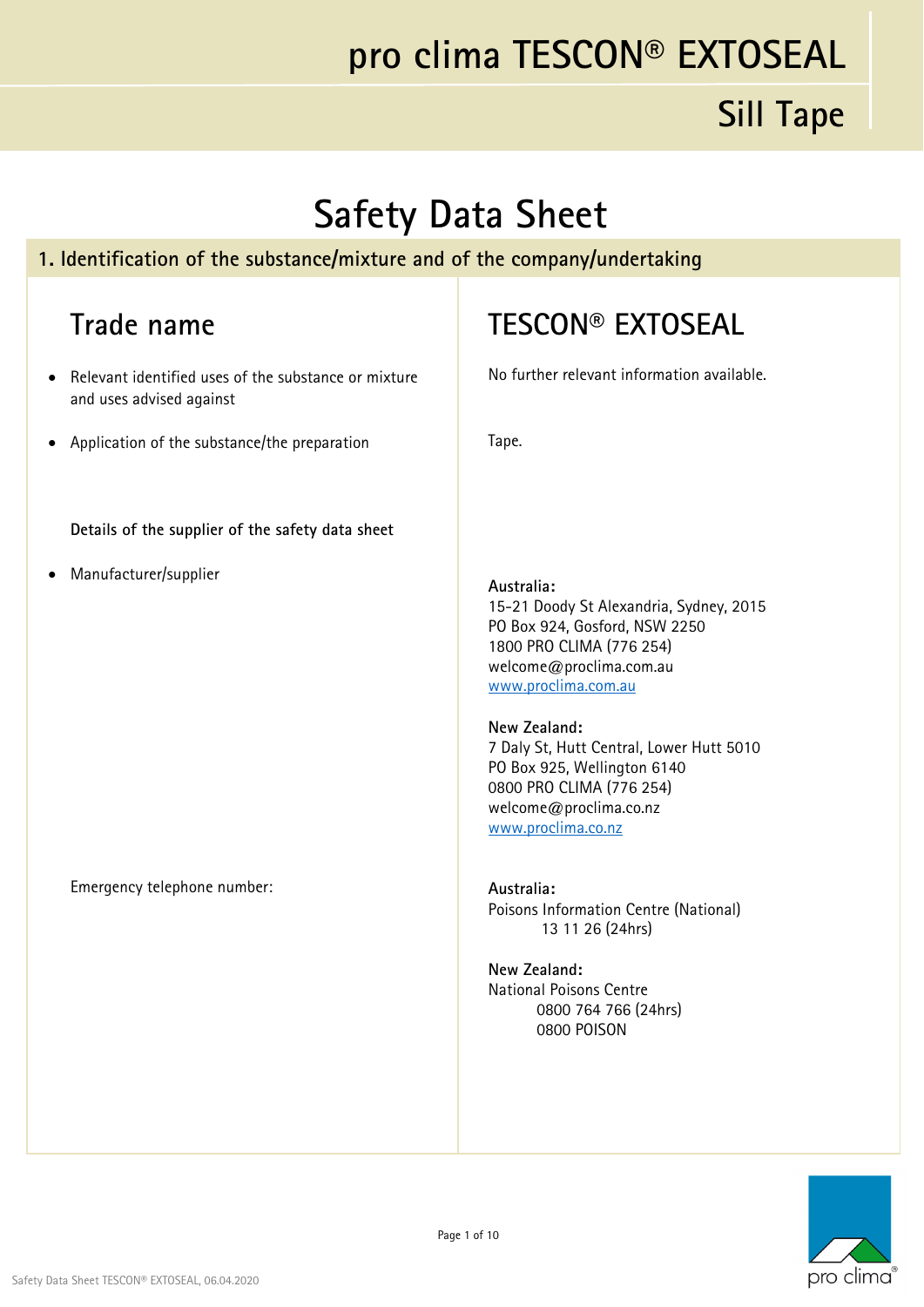| 2. Hazards identification                                                                |                                                                                                                                                                                      |
|------------------------------------------------------------------------------------------|--------------------------------------------------------------------------------------------------------------------------------------------------------------------------------------|
| Classification of the substance or mixture                                               |                                                                                                                                                                                      |
| Classification according to Regulation (EC) No.<br>$\bullet$<br>1272/2008                | The product is not classified according to the CLP<br>regulation.                                                                                                                    |
| Classification according to Directive 67/548/EEC or<br>$\bullet$<br>Directive 1999/45/EC | Void.                                                                                                                                                                                |
| Information concerning particular hazards for human<br>$\bullet$<br>and environment      | The product does not have to be labelled due to the<br>calculation procedure of the "General Classification<br>guideline for preparations of the EU" in the latest valid<br>version. |
| Label elements                                                                           |                                                                                                                                                                                      |
| Labelling according to Regulation (EC) No 1272/2008<br>$\bullet$                         | Void.                                                                                                                                                                                |
| Hazard pictograms<br>٠                                                                   | Void.                                                                                                                                                                                |
| Signal word<br>$\bullet$                                                                 | Void.                                                                                                                                                                                |
| Hazard statements                                                                        | Void.                                                                                                                                                                                |
| Other hazards                                                                            |                                                                                                                                                                                      |
| Results of PBT and vPvB assessment                                                       |                                                                                                                                                                                      |
| PBT                                                                                      | Not applicable.                                                                                                                                                                      |
| $\bullet$ vPvB                                                                           | Not applicable.                                                                                                                                                                      |
| 3. Composition/information on ingredients                                                |                                                                                                                                                                                      |
| Chemical characterisation                                                                | Mixtures.                                                                                                                                                                            |
| Description<br>٠                                                                         | Tape.                                                                                                                                                                                |
| Dangerous components                                                                     | Void.                                                                                                                                                                                |
| Additional information                                                                   | For the wording of the listed risk phrases refer to<br>section 16.                                                                                                                   |
|                                                                                          |                                                                                                                                                                                      |

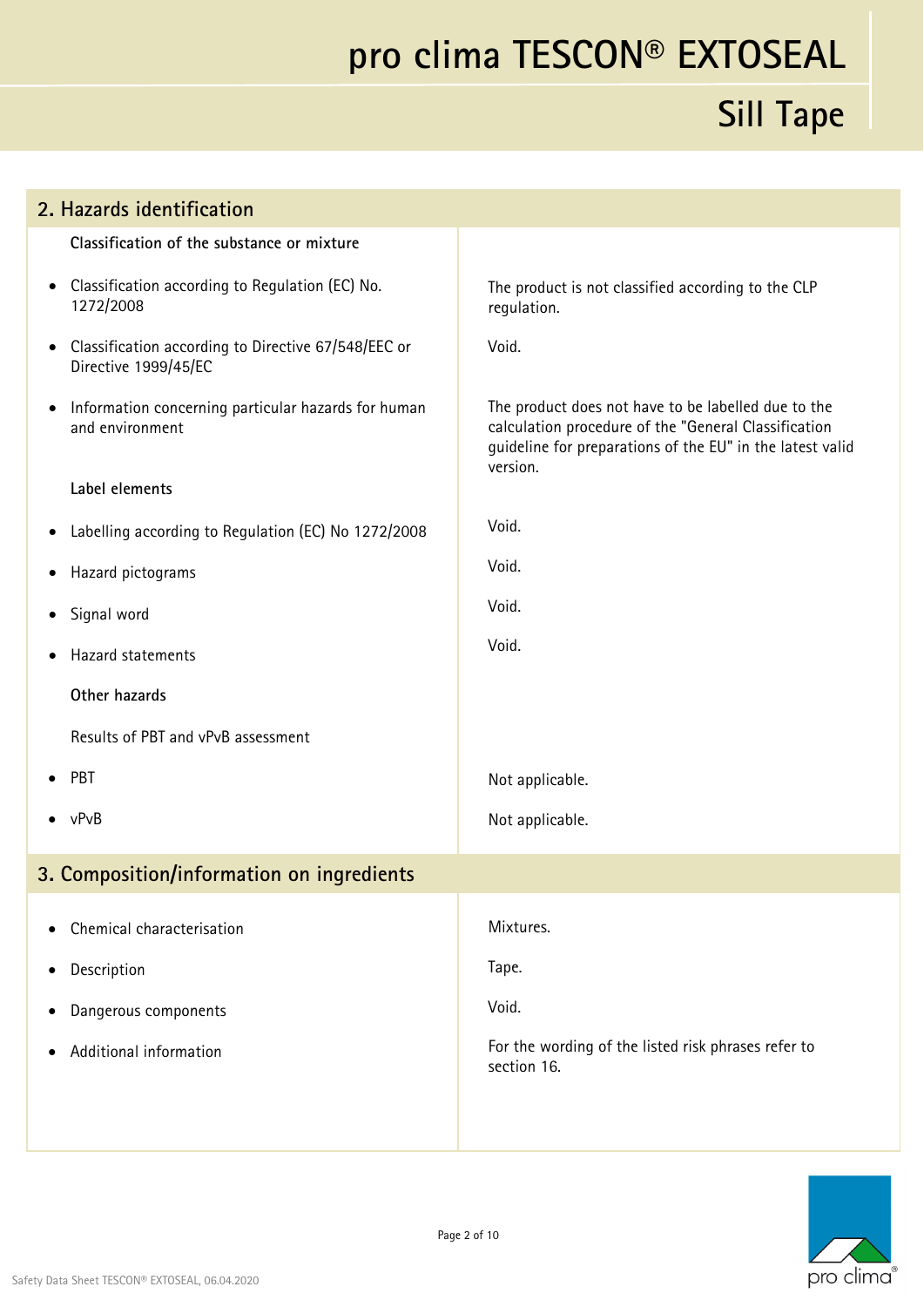| 4. First aid measures                                                                      |                                                                                                                         |
|--------------------------------------------------------------------------------------------|-------------------------------------------------------------------------------------------------------------------------|
| Description of first aid measures                                                          |                                                                                                                         |
| General information                                                                        | No special measures required.                                                                                           |
| After inhalation                                                                           | Not applicable.                                                                                                         |
| After skin contact                                                                         | Instantly rinse with water.                                                                                             |
| After eye contact                                                                          | Rinse opened eye for several minutes under running water<br>then consult doctor.                                        |
| After swallowing                                                                           | Not applicable.                                                                                                         |
| Information for doctor                                                                     | No particular measures are known - treat according to<br>symptoms.                                                      |
| Most important symptoms and effects, both acute and<br>delayed                             | No further relevant information available.                                                                              |
| Indication of any immediate medical attention and<br>$\bullet$<br>special treatment needed | No further relevant information available.                                                                              |
| 5. Firefighting measures                                                                   |                                                                                                                         |
| Extinguishing media                                                                        |                                                                                                                         |
| Suitable extinguishing agents<br>٠                                                         | CO <sub>2</sub> , extinguishing powder or water jet.<br>Fight larger fires with water jet or alcohol-resistant<br>foam. |
| For safety reasons unsuitable extinguishing agents<br>٠                                    | Water with a full water jet.                                                                                            |
| Special hazards arising from the substance or mixture                                      | Formation of toxic gases is possible during heating or in<br>case of fire.                                              |
| Advice for firefighters                                                                    |                                                                                                                         |
| Protective equipment                                                                       | Do not inhale explosion gases or combustion gases.                                                                      |
| Additional information                                                                     | Dispose of fire debris and contaminated firefighting<br>water in accordance with official regulations.                  |
|                                                                                            |                                                                                                                         |

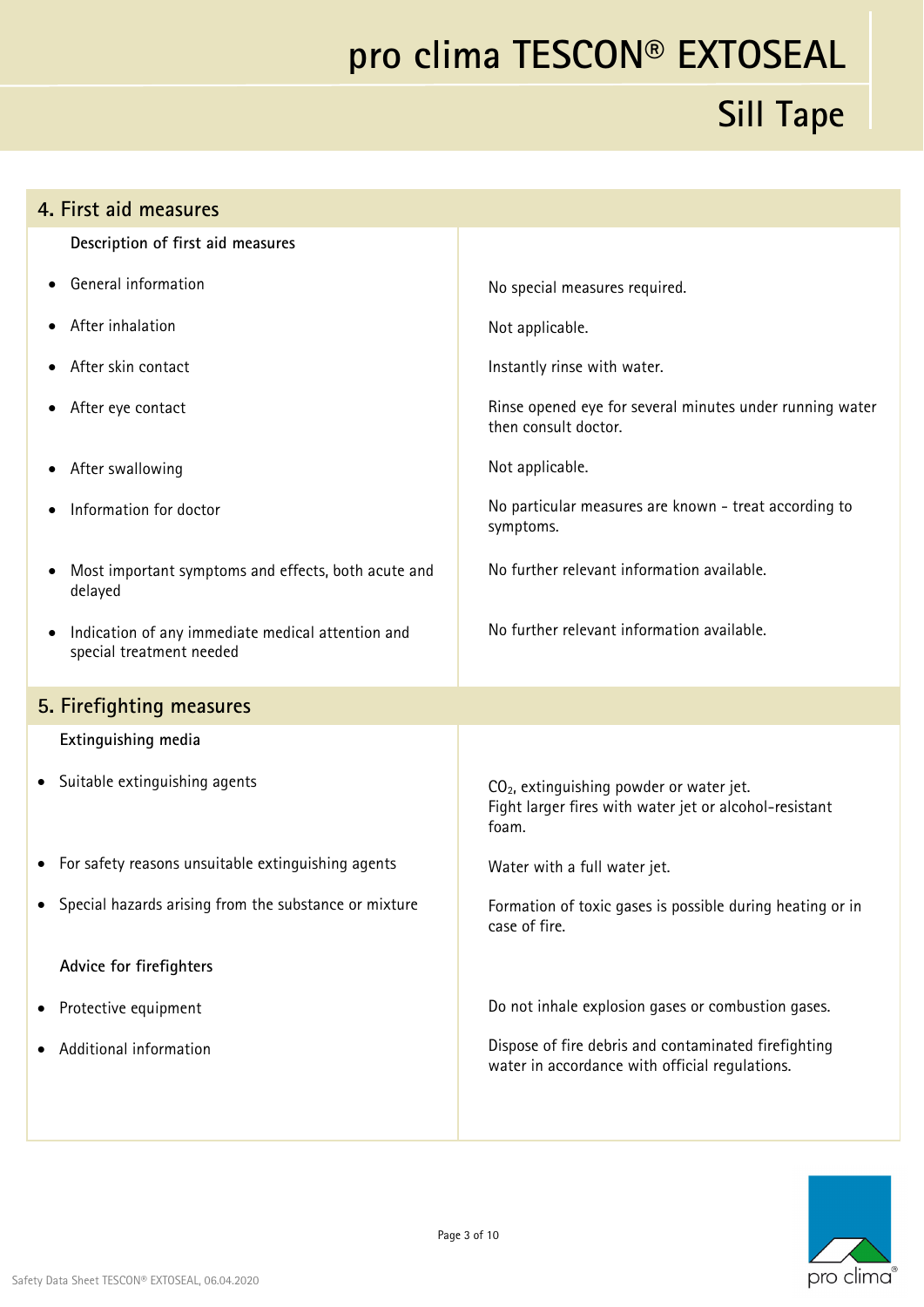| 6. Accidental release measures                                                      |                                                                                                                                                                      |  |
|-------------------------------------------------------------------------------------|----------------------------------------------------------------------------------------------------------------------------------------------------------------------|--|
| Personal precautions, protective equipment and<br>$\bullet$<br>emergency procedures | Not required.                                                                                                                                                        |  |
| Environmental precautions                                                           | Do not allow product to reach sewage system or water<br>bodies.                                                                                                      |  |
| Methods and material for containment and cleaning up<br>$\bullet$                   | Collect mechanically.                                                                                                                                                |  |
| Reference to other sections                                                         | See Section 7 for information on safe handling.<br>See Section 8 for information on personal protection<br>equipment.<br>See Section 13 for information on disposal. |  |
| 7. Handling and storage                                                             |                                                                                                                                                                      |  |
| Handling                                                                            |                                                                                                                                                                      |  |
| Precautions for safe handling<br>$\bullet$                                          | No special precautions necessary if used correctly.                                                                                                                  |  |
| Information about protection against explosions and<br>$\bullet$<br>fires           | No special measures required.                                                                                                                                        |  |
| Conditions for safe storage, including any<br>incompatibilities                     |                                                                                                                                                                      |  |
| Requirements to be met by storerooms and containers<br>$\bullet$                    | No special requirements.                                                                                                                                             |  |
| Information about storage in one common storage<br>$\bullet$<br>facility            | Not required.                                                                                                                                                        |  |
| Further information about storage conditions:                                       | None.                                                                                                                                                                |  |
| Storage class<br>$\bullet$                                                          | 11.                                                                                                                                                                  |  |
| Specific end use(s)<br>$\bullet$                                                    | No further relevant information available.                                                                                                                           |  |
|                                                                                     |                                                                                                                                                                      |  |
|                                                                                     |                                                                                                                                                                      |  |
|                                                                                     |                                                                                                                                                                      |  |
|                                                                                     |                                                                                                                                                                      |  |

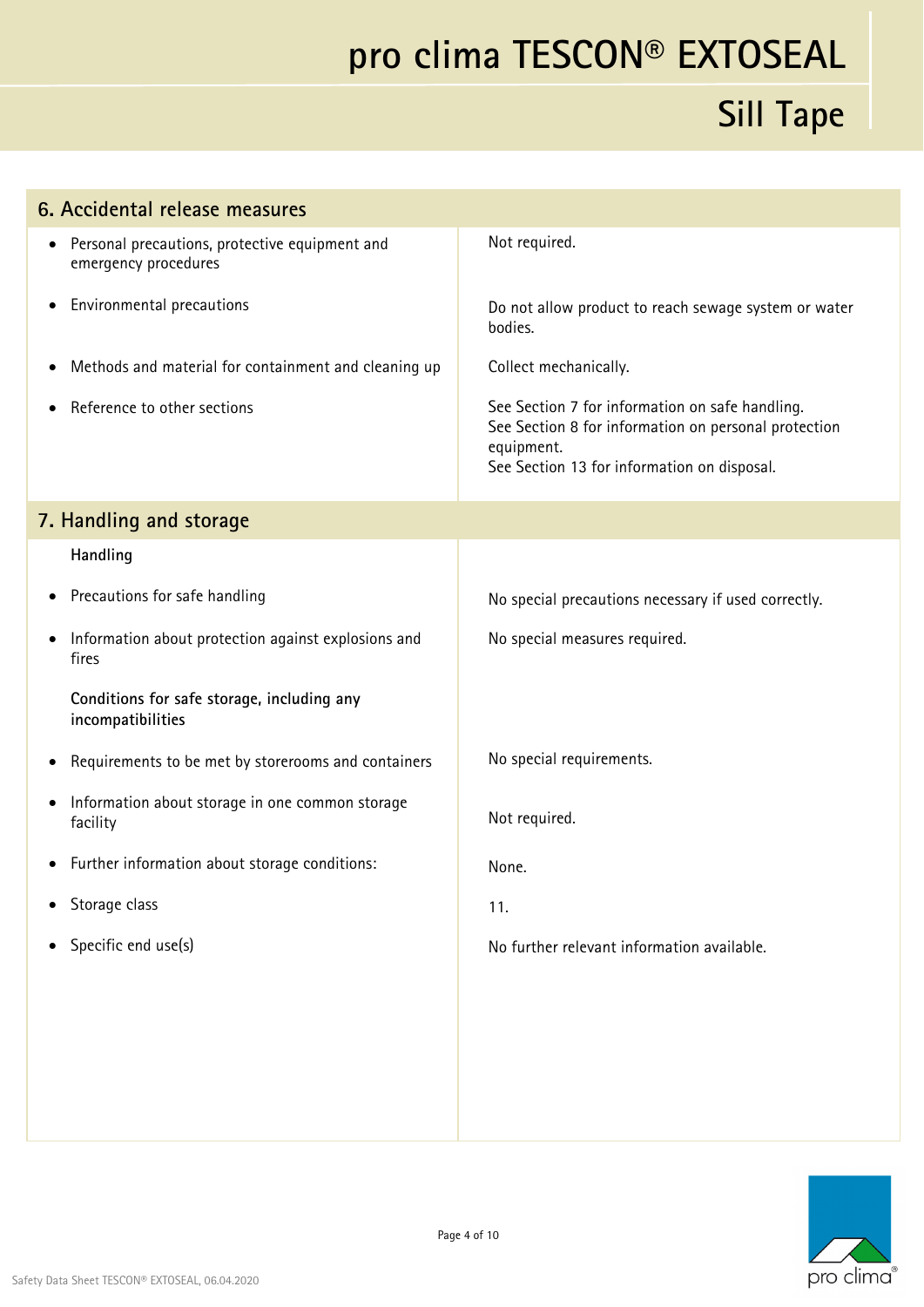| 8. Exposure controls/personal protection                                                                                                                        |                                                                                                                                          |
|-----------------------------------------------------------------------------------------------------------------------------------------------------------------|------------------------------------------------------------------------------------------------------------------------------------------|
| Additional information about design of technical<br>system                                                                                                      | No further data; see item 7.                                                                                                             |
| Control parameters                                                                                                                                              |                                                                                                                                          |
| Components with limit values that require monitoring<br>at the workplace                                                                                        | The product does not contain any relevant quantities of<br>materials with critical values that have to be monitored<br>at the workplace. |
| Additional information                                                                                                                                          | The lists that were valid during the compilation were<br>used as basis.                                                                  |
| Exposure controls<br>Personal protective equipment                                                                                                              |                                                                                                                                          |
| General protective and hygienic measures                                                                                                                        | Not applicable.                                                                                                                          |
| Breathing equipment                                                                                                                                             | Not applicable.                                                                                                                          |
| Recommended filter device for short term use                                                                                                                    | Not applicable.                                                                                                                          |
| Protection of hands                                                                                                                                             | Not required.                                                                                                                            |
| Material of gloves                                                                                                                                              | Not applicable.                                                                                                                          |
| Penetration time of glove material                                                                                                                              | Not applicable.                                                                                                                          |
| Eye protection                                                                                                                                                  | Not required.                                                                                                                            |
| Body protection                                                                                                                                                 | Not required.                                                                                                                            |
| 9. Physical and chemical properties                                                                                                                             |                                                                                                                                          |
| Information on basic physical and chemical<br>properties<br><b>General Information</b><br>Appearance:<br>Form<br>Colour<br>Odour<br>Odour threshold<br>pH-value | Solid.<br>Black with white print.<br>Not determined.<br>Not determined.<br>Not applicable.                                               |
|                                                                                                                                                                 |                                                                                                                                          |

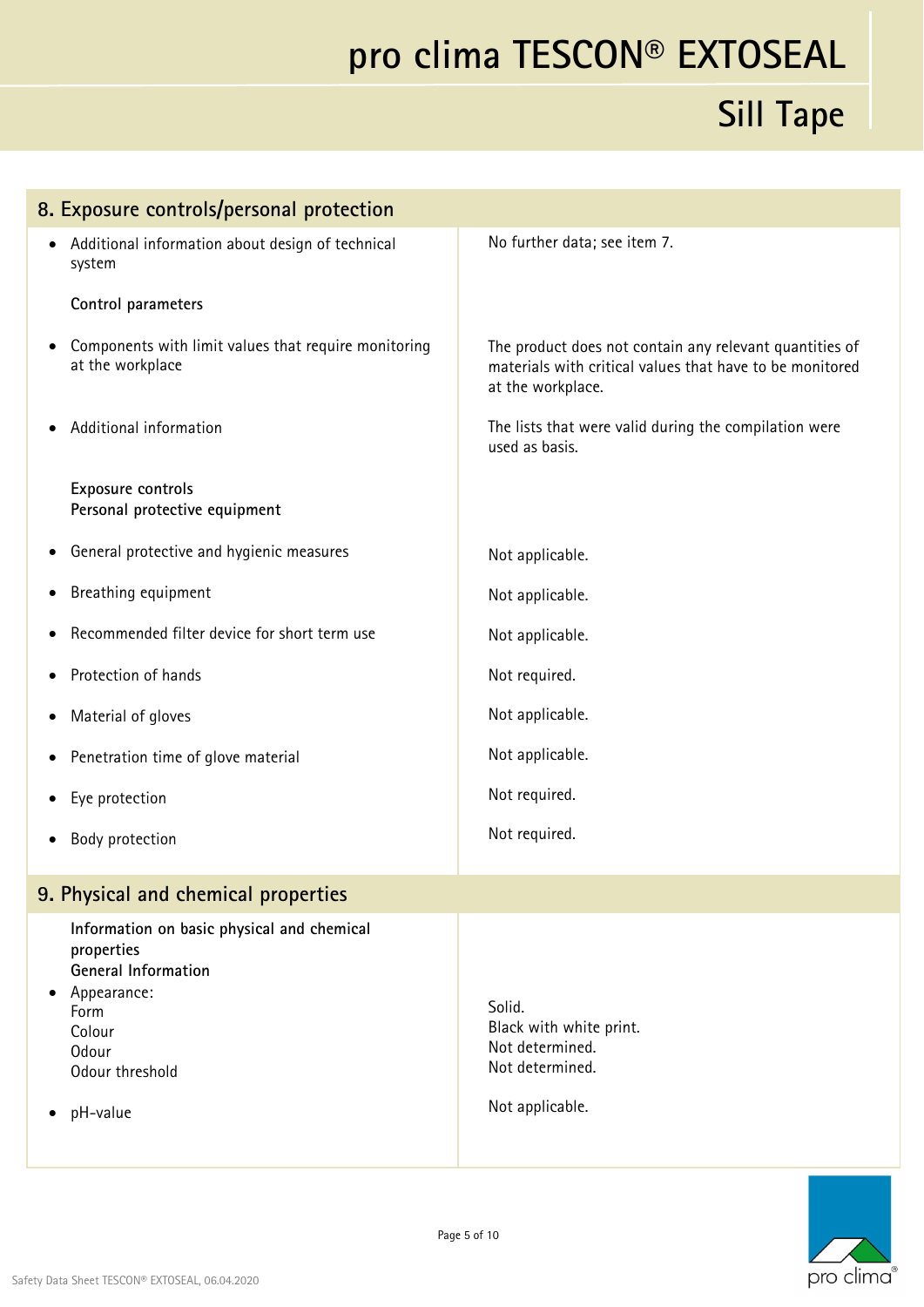#### **Sill Tape**

|           | Melting point/Melting range<br>Boiling point/Boiling range                | $>155^{\circ}$ C<br>Not applicable.                                      |
|-----------|---------------------------------------------------------------------------|--------------------------------------------------------------------------|
| ٠         | Flash point                                                               | Not applicable.                                                          |
|           | Inflammability (solid, gaseous)                                           | Not determined.                                                          |
| $\bullet$ | Ignition temperature                                                      | Not determined.                                                          |
|           | Decomposition temperature                                                 | $>300^{\circ}$ C                                                         |
|           | Self-inflammability                                                       | Product is not self-igniting.                                            |
| ٠         | Danger of explosion                                                       | Product is not explosive.                                                |
| $\bullet$ | Critical values for explosion:<br>Lower:<br>Upper:                        | Not determined.<br>Not determined.                                       |
| ٠         | Vapour pressure                                                           | Not applicable.                                                          |
| $\bullet$ | Density at 20°C<br>Relative density<br>Vapour density<br>Evaporation rate | Not determined.<br>Not determined.<br>Not applicable.<br>Not applicable. |
| $\bullet$ | Solubility in/miscibility with<br>water:                                  | Insoluble.                                                               |
|           | Partition coefficient (n-octanol/water)                                   | Not determined.                                                          |
|           | Viscosity<br>dynamic<br>kinematic                                         | Not applicable.<br>Not applicable.                                       |
|           | Solvent content<br>Organic solvents                                       | $0.0\%$                                                                  |
| $\bullet$ | Solids content                                                            | 100.0 %                                                                  |
|           | Other information                                                         | No further relevant information available.                               |
|           |                                                                           |                                                                          |



• Change in condition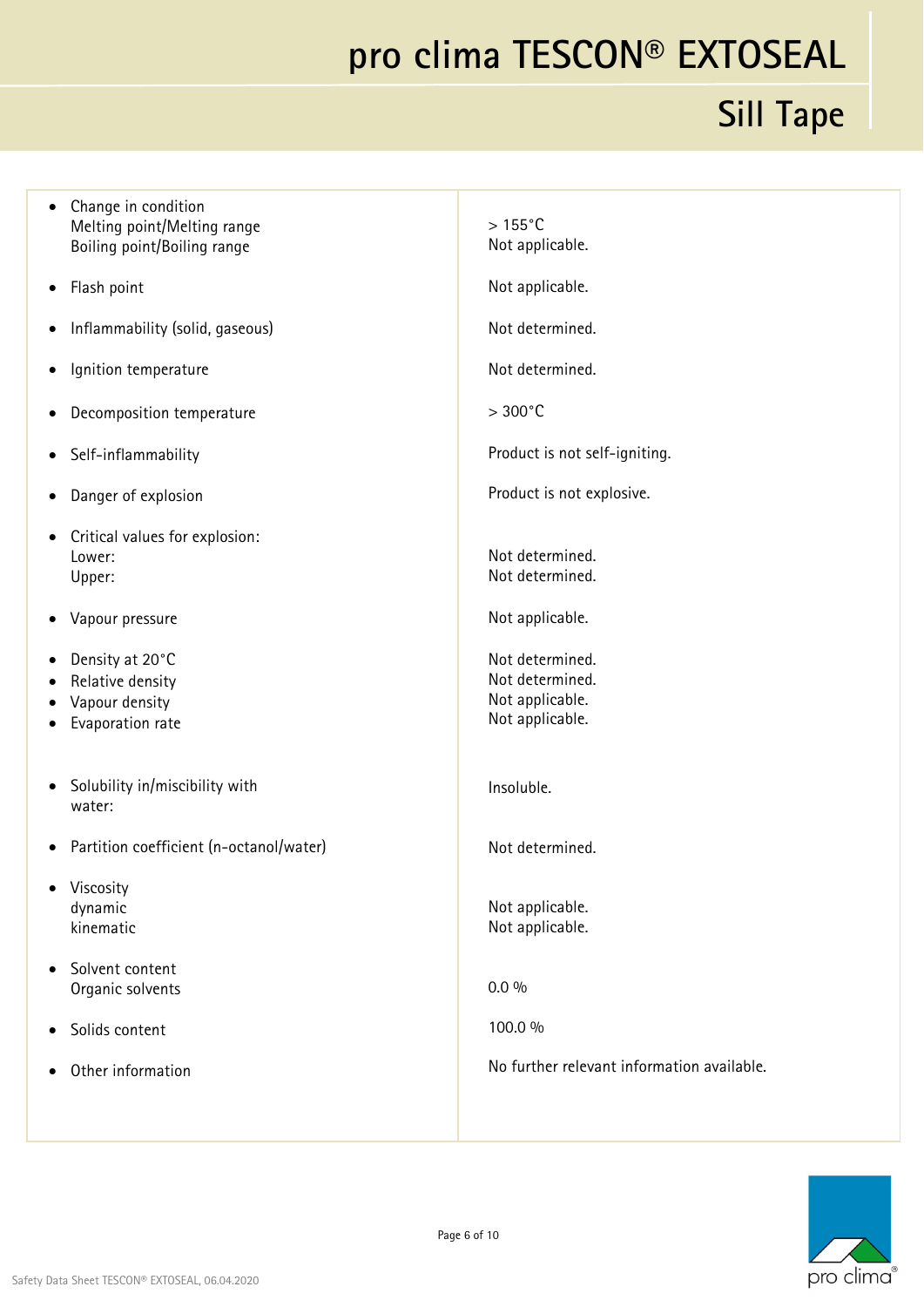# **pro clima TESCON® EXTOSEAL Sill Tape**

| 10. Stability and reactivity                                                       |                                                                                                                                                                                                |
|------------------------------------------------------------------------------------|------------------------------------------------------------------------------------------------------------------------------------------------------------------------------------------------|
| Reactivity<br>Chemical stability                                                   |                                                                                                                                                                                                |
| Thermal decomposition/conditions to be avoided<br>٠                                | No decomposition if used according to specifications.                                                                                                                                          |
| Possibility of hazardous reactions                                                 | No dangerous reactions known.                                                                                                                                                                  |
| Conditions to avoid                                                                | No further relevant information available.                                                                                                                                                     |
| Incompatible materials                                                             | No further relevant information available.                                                                                                                                                     |
| Hazardous decomposition products                                                   | No dangerous decomposition products known.                                                                                                                                                     |
| 11. Toxicological information                                                      |                                                                                                                                                                                                |
| Information on toxicological effects<br>Acute toxicity                             |                                                                                                                                                                                                |
| Primary irritant effect<br>on the skin<br>on the eye                               | No irritant effect.<br>No irritant effect.                                                                                                                                                     |
| Sensitisation                                                                      | No sensitising effect known.                                                                                                                                                                   |
| Additional toxicological information                                               | The product is not subject to classification according to<br>the calculation method of the General EC.                                                                                         |
| Classification Guidelines for preparations as<br>٠<br>issued in the latest version | When used and handled according to specifications, the<br>product does not have any harmful effects according to<br>the supplier's experience and the information provided to<br>the supplier. |
| 12. Ecological information                                                         |                                                                                                                                                                                                |
| <b>Toxicity</b>                                                                    |                                                                                                                                                                                                |
| Aquatic toxicity                                                                   | No further relevant information available.                                                                                                                                                     |
| Persistence and degradability                                                      | No further relevant information available.                                                                                                                                                     |
| Behaviour in environmental systems                                                 |                                                                                                                                                                                                |
| Bioaccumulative potential                                                          | No further relevant information available.                                                                                                                                                     |

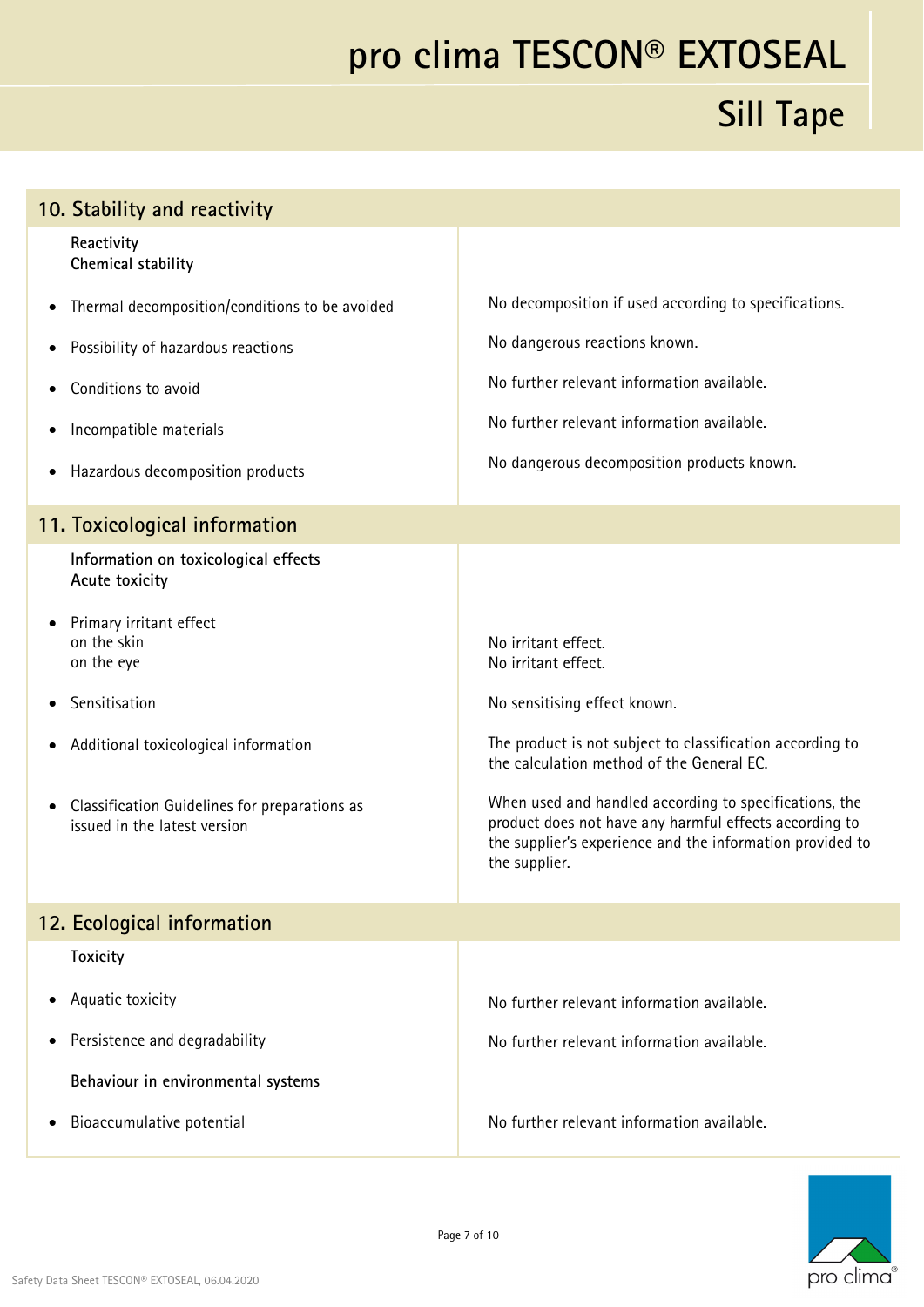| Mobility in soil<br>$\bullet$                                  | No further relevant information available.                                                |
|----------------------------------------------------------------|-------------------------------------------------------------------------------------------|
| Additional ecological information                              |                                                                                           |
| General notes<br>$\bullet$                                     | Generally, not hazardous for water.                                                       |
| Results of PBT and vPvB assessment<br>$\bullet$<br>PBT<br>vPvB | Not applicable.<br>Not applicable.                                                        |
| Other adverse effects<br>$\bullet$                             | No further relevant information available.                                                |
| 13. Disposal considerations                                    |                                                                                           |
| Waste treatment method                                         |                                                                                           |
| Recommendation<br>$\bullet$                                    | Smaller quantities can be disposed with household<br>waste.                               |
| European waste catalogue<br>$\bullet$                          |                                                                                           |
| 17 00 00                                                       | Construction and demolition wastes (including excavated<br>soil from contaminated sites). |
| 17 06 00                                                       | Insulation materials and asbestos-containing<br>construction materials.                   |
| 17 06 04                                                       | Insulation materials other than those mentioned in 17 06<br>01 and 17 06 03.              |
| Uncleaned packaging<br>$\bullet$<br>Recommendation             | Disposal must be made according to official regulations.                                  |
|                                                                |                                                                                           |

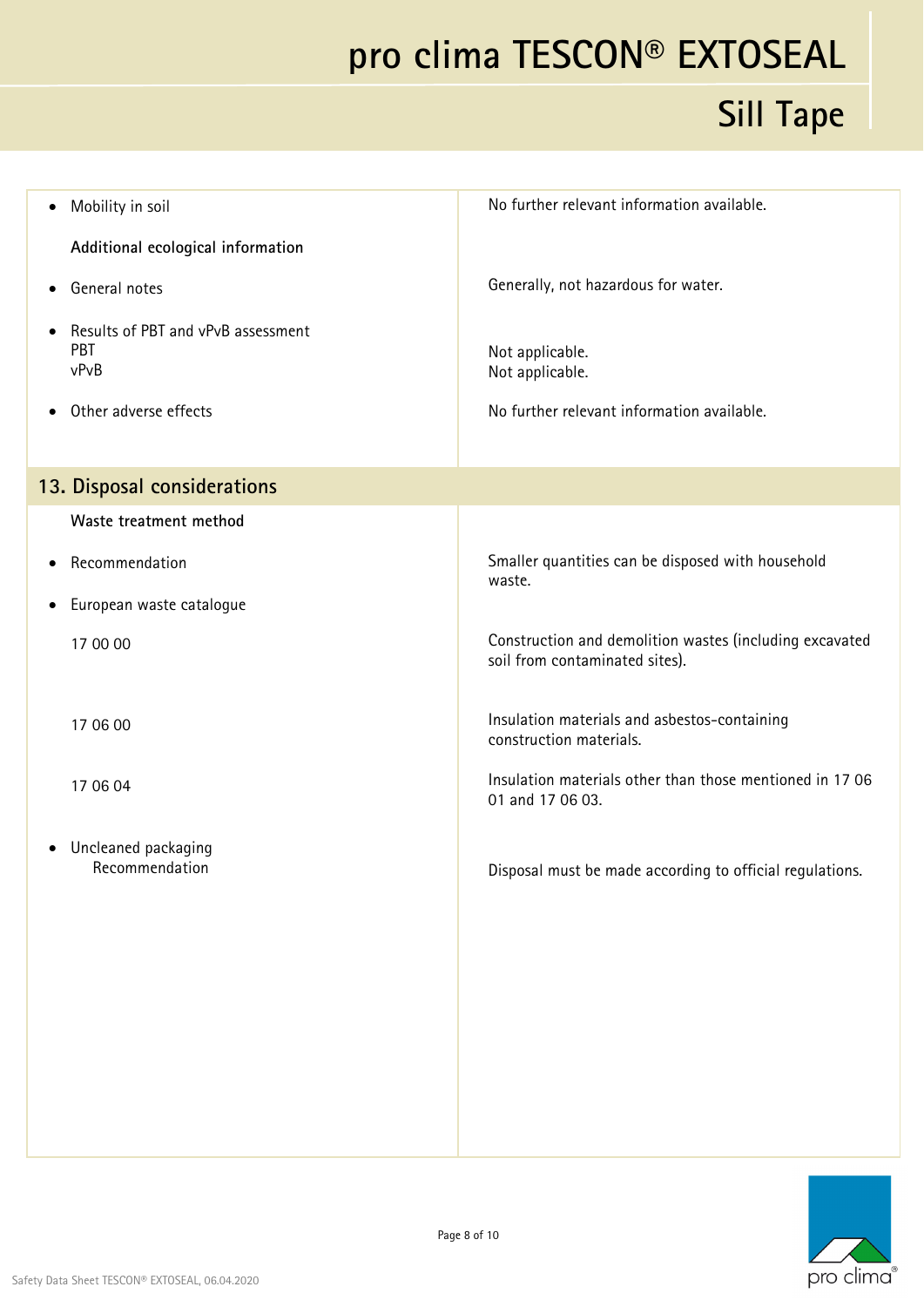#### **Sill Tape**

#### **14. Transport information**

| UN-Number<br>ADR, ADN, IMDG, IATA                                                                                            | Void.                                                |
|------------------------------------------------------------------------------------------------------------------------------|------------------------------------------------------|
| UN proper shipping name<br>ADR, ADN, IMDG, IATA                                                                              | Void.                                                |
| Transport hazard class(es)<br>٠<br>ADR, ADN, IMDG, IATA<br>Class                                                             | Void.                                                |
| Packing group<br>$\bullet$<br>ADR, IMDG, IATA                                                                                | Void.                                                |
| Environmental hazards<br>Marine pollutant                                                                                    | No.                                                  |
| Special precautions for user<br>$\bullet$                                                                                    | Not applicable.                                      |
| Transport in bulk according to Annex II of<br>$\bullet$<br>MARPOL73/78 and the IBC Code                                      | Not applicable.                                      |
| Transport/Additional information<br>$\bullet$                                                                                | Not dangerous according to the above specifications. |
| 15. Regulatory information                                                                                                   |                                                      |
| Safety, health and environmental<br>regulations/legislation specific for the substance or<br>mixture<br>National regulations |                                                      |
| Water hazard class                                                                                                           | Generally, not hazardous for water.                  |
| Chemical safety assessment                                                                                                   | Chemical Safety Assessment has not been carried out. |
|                                                                                                                              |                                                      |